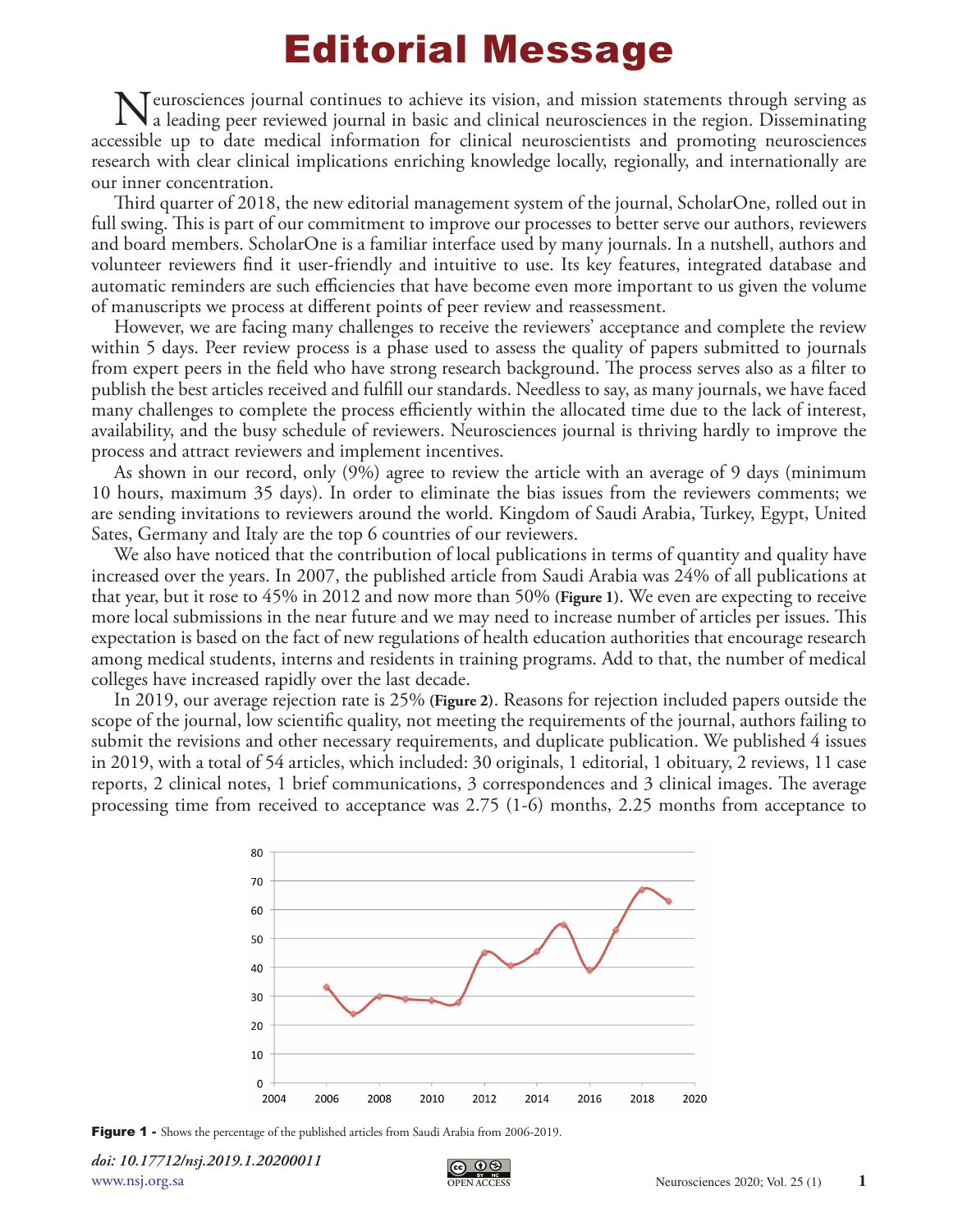## Editorial Message



Figure 3 - Shows comparison of processing time frame from acceptance to publication during the year 2007-2019.



Figure 2 - Neurosciences journal received papers for the year 2019.

publication (1-5) months and 5 months from received to publications **(Figure 3)**. Sixty-Three percent of published articles were from Saudi Arabia, 22% from Turkey, 4% from Iraq, 4% from and New Zealand and the remaining from UK, Malaysia, and Philippines.

In November 30, 2019, we shared in organizing the Annual Medical Publication Workshop. The course was well attended and received by the attendees. This year's theme covered topics on writing a research proposal, evidence-based medicine and critical appraisal, how to search and format your references, scientific editing for medical writing, how to write a research abstract, writing a strong Introduction, guidelines used in writing a manuscript, publication ethics, peer review process, common reasons for rejection and, tips for publishing your manuscript.

We are pleased with the journal growth and ability in attracting good manuscripts. With that said, and with our latest Journal Impact Factor of 0.892; we are definitely motivated to keep an eye on improving discoverability and visibility of our content and ensuring that the metadata is up-to-date, properly tagged and with enriched contents. We are more encouraged to accept publications from growing interest discipline or trending or medical breakthroughs. We hope all our readers continue to benefit from the published material, and we extend our sincerest thanks to our authors, readers and reviewers, wishing them all a successful fruitful year.

Finally, we extend our thanks to the Editorial and Advisory Board Members for their significant contributions to maintaining the standards of the journal, and we look forward to their important continued role in achieving our goals for 2020. We would like thank them for comments, suggestions and contribution for our online survey.

> *Khalid Hundallah Associate Editor*

*Waleed Khoja Associate Editor*